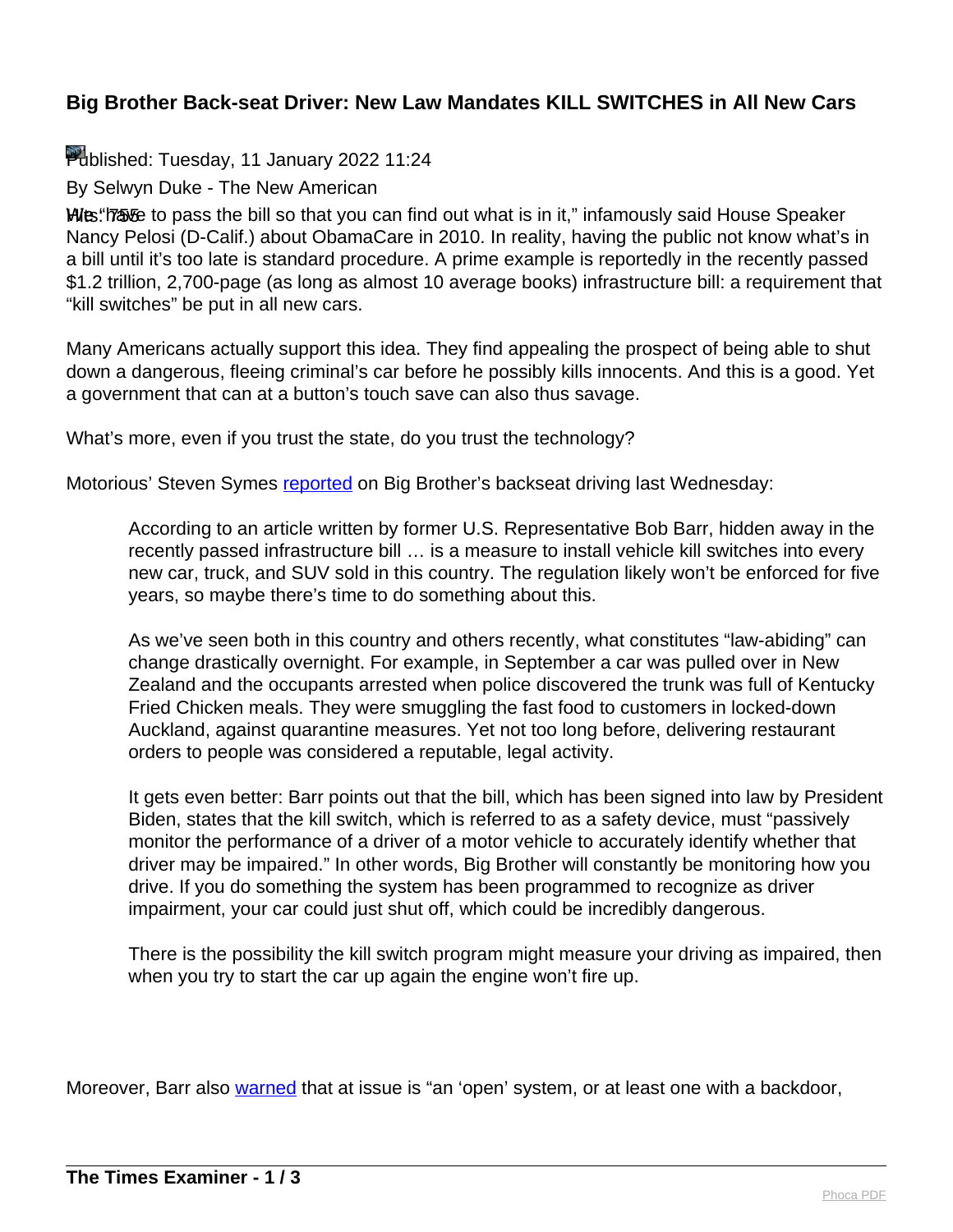## **Big Brother Back-seat Driver: New Law Mandates KILL SWITCHES in All New Cars**

PGGRISHEGUTO esaSo, (On URAUTO TZG2) thiro-parties can remotely access the system's data at any time."<br>By Selwyn Duke - The New American Hits: 755

So aside from possible hackers, police or other government agencies could presumably access your car's system and kill your engine. This presents great privacy concerns. As Symes wonders, would a warrant be necessary for such action?

Even if you don't fear tyranny, this technology poses serious practical problems. "For example, what if a driver is not drunk, but sleepy, and the car forces itself to the side of the road before the driver can find a safe place to pull over and rest?" asks Barr. "Considering that there are no realistic mechanisms to immediately challenge or stop the car from being disabled, drivers will be forced into dangerous situations without their consent or control."

"The choice as to whether a vehicle can or cannot be driven — for vehicles built after 2026 — will rest in the hands of an algorithm over which the car's owner or driver have neither knowledge nor control," Barr adds.

So even under a best-case scenario, technology's inherent fallibility should be considered. Just ponder the **accidents involving** self-driving cars. Then, just yesterday, I used a supermarket selfcheckout aisle as I often do when they're free, and the machine had a "brain cramp" (not an unusual experience). "You see, this is why automation can't completely replace humans," I quipped with the young female employee attempting to remedy the problem. "You never malfunction, do you?"

At least, though, I was only stranded at the register for an extra 10 minutes — not by the side of a busy highway with cars whizzing by.

So while kill-switch technology would occasionally save a life by stopping the odd fleeing criminal, consider some other situations.

Scenario one: You're traveling deep in the country on a frigid night and, either because you're tired or due to technology malfunction, the "central computer" kills your engine. Unable to restart your vehicle, you're now stuck in sub-zero temperatures without heat. Presumably, the cops would rescue you, but in how long? And what if there's no cellphone service in that area and the police weren't otherwise notified? Hypothermia can kill.

Scenario two: You're a woman fleeing from some blood-lust maniac, a stranger or unstable boyfriend, and the system deems your driving "erratic" and halts your engine. It would presumably kill your pursuer's motor, too. Yet not only might he have his kill switch disabled or be driving an older vehicle not thus limited, but, at best, now you're left facing a dangerous and possibly armed man bent on hurting you.